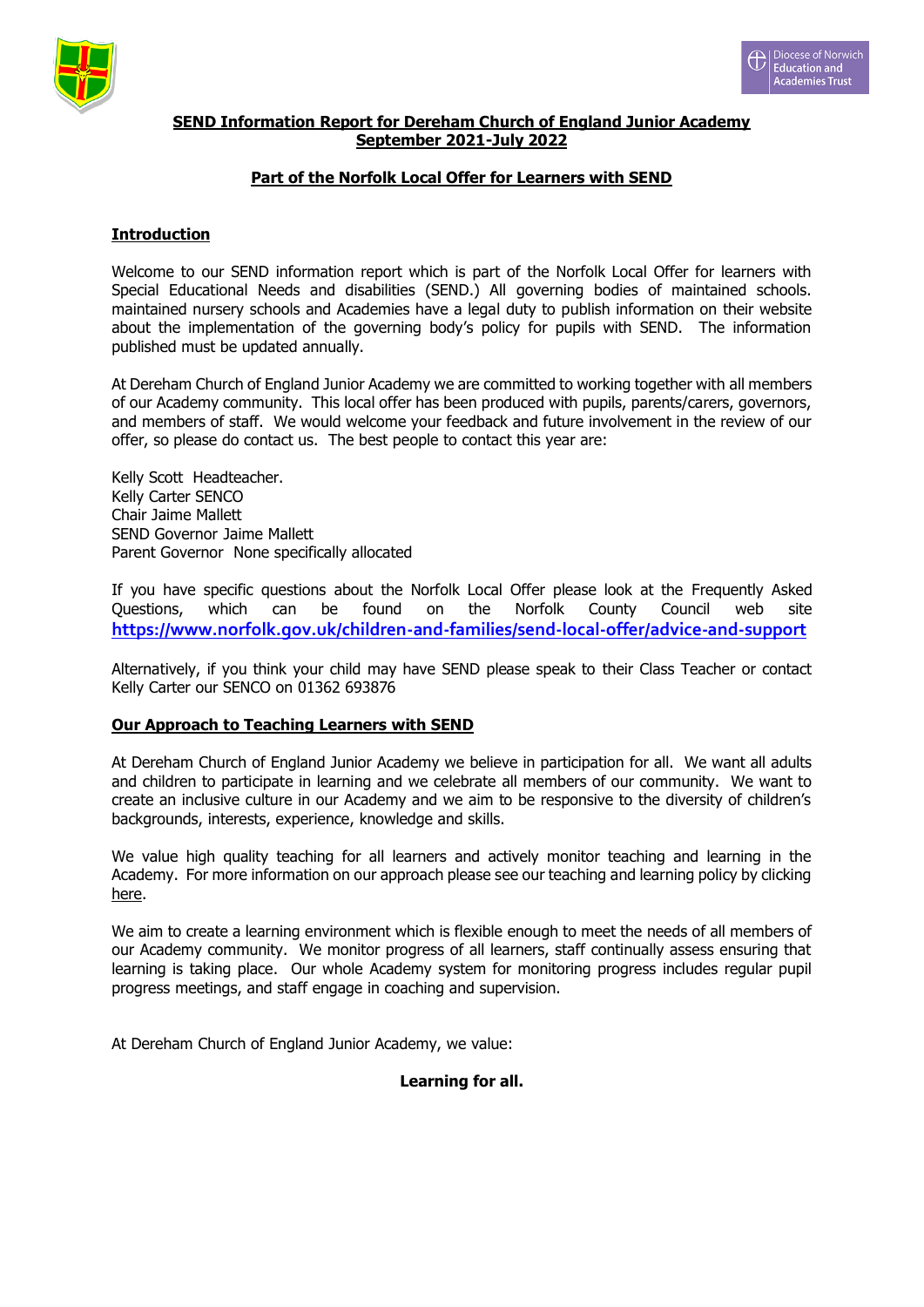



### **How we identify SEND**

At different times in their Academy career, a child or young person may have a special educational need. The Code of Practice defines SEND as:

**"A child or young person has SEND if they have a learning difficulty or disability which calls for special educational provision to be made for them. A child of compulsory Academy age or a young person has a learning difficulty or disability if they:**

- **(a) have a significantly greater difficulty in learning than the majority of others of the same age: or**
- **(b) have a disability which prevents or hinders them from making use of educational facilities of a kind generally provided for others of the same age in mainstream Academies or mainstream post-16 institutions."**

If a learner is identified as having SEND, we will provide provision that is 'additional to or different from' the normal differentiated curriculum, intended to overcome the barrier to their learning.

Learners can fall behind in the Academy for lots of reasons. They may have been absent from the Academy, they may have attended lots of different Academies and not had a consistent opportunity to learn. They may not speak English very well or at all, they may be worried about different things that distracts them from learning. At Dereham Church of England Junior Academy we are committed to ensuring that all learners have access to learning opportunities, and for those who are at risk of not learning, we will intervene. This does not mean that all vulnerable learners have SEND. Only those with a learning difficulty that requires special educational provision will be identified as having SEND.

Our SEND profile for the start of 2021-22 shows that we have 86 children identified as having SEND, and 6 of those have an Education, Health and Care Plan.

### **Assessing SEND**

Class Teachers, support staff, parents/carers and the learner themselves will be the first to notice a difficulty with learning. At Dereham Church of England Junior Academy we ensure that assessment of educational needs, directly involves the learner, their parents/carers and of course their Teacher. The Special Educational Needs Co-ordinator (SENCO) will also support with the identification of barriers to learning. We have a range of assessment tools available within Academy which our SENCo Kelly Carter and other staff members administer.

Identified pupils across the school complete baseline assessments in September. These assessments include reading (Salford or PiXL reading speed), spelling age (Single word spelling test) and Language skills (Language link). Some Year 3 pupils are also assessed in September for their phonic knowledge (Read, write, Inc). This identifies very early the children who would benefit from Literacy interventions. Any child who scores lower than their chronological age is re-tested in January. This happens again in June also. This means that we are able to track progress over time to see if the gap is closing and whether interventions are having the impact they should.

Where there is limited progress and concerns are raised around possible barriers to learning pupils are assessed on their underlying abilities using the BPVS and Ravens. This can help identify next steps such as differentiation that can take place in the classroom, interventions that need to take place and further assessments required such as dyslexia screening, Language assessment using Junior Language Link, phonological assessment and maths assessment.

If the barrier to learning is more of a social / emotional one, class teachers refer to either the lower or upper school pastoral support worker. They may undertake some work with the pupil including a thrive assessment and a 6 week block of sessions. They may include the pupil in some nurture group sessions.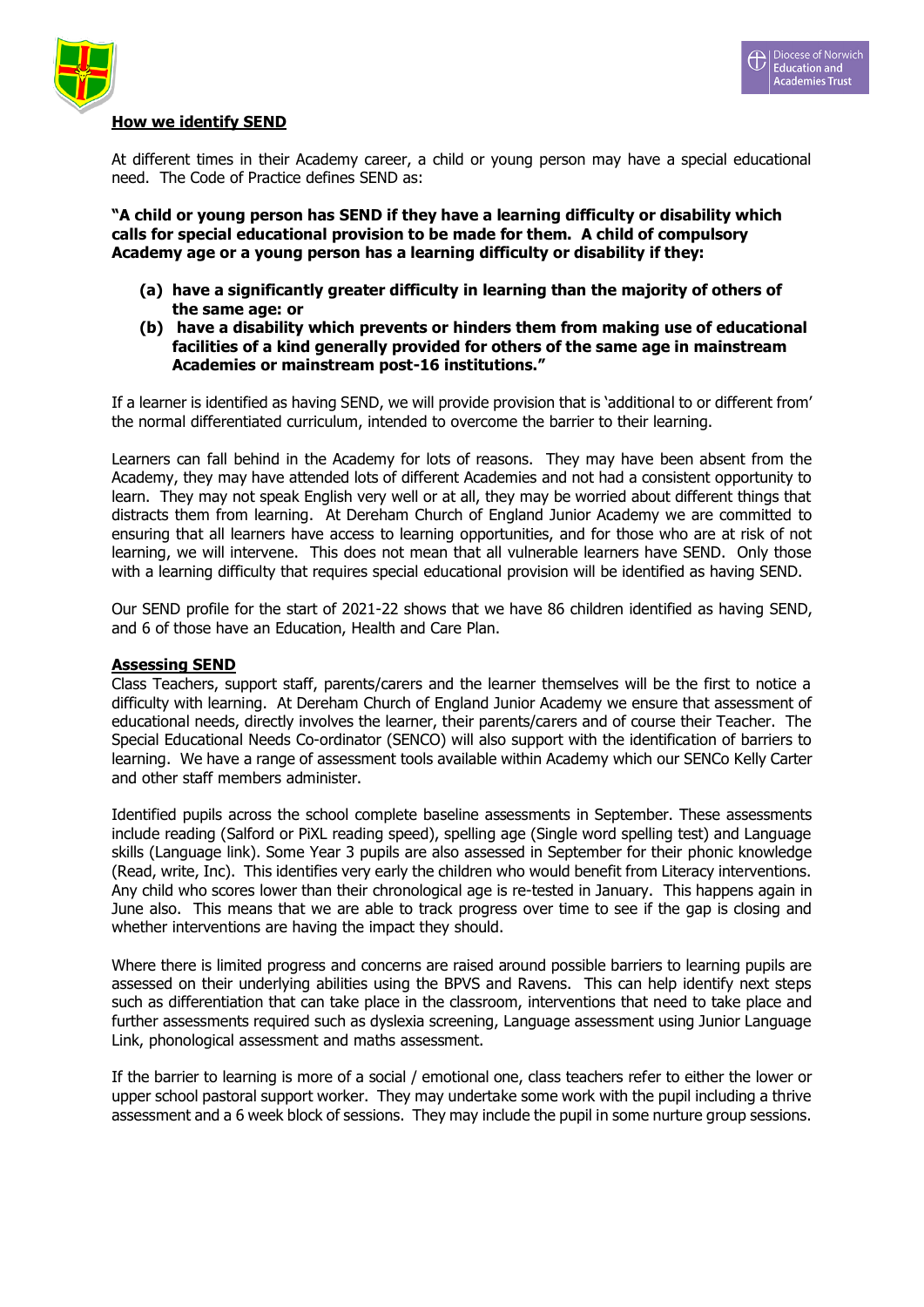



For some learners we may want to seek advice from specialist teams. In our Academy and cluster we have access to various specialist services but may have to be commissioned from our Academy budget. We have access to services universally provided by Norfolk County Council also.

- Educational Psychologist assessment and advice through CEPP.
- S2S advice and outreach support
- SRB advice and outreach support and work
- Attendance Officers
- CAMHS (Child & Adolescent Mental Health Service)
- ATT, Access through technology services. (Profession or medical referral only)
- ASD specialist support assistant team.
- Medical needs Team
- Virtual Academy for Sensory support, to support pupils with hearing/visual Impairment
- Children's Therapy Team (Speech & Language/Occupational/physiotherapy therapy)

We also employ 10 teaching assistants, 4 HLTAs, 1 pupil specific learning support assistant, 1 SEN learning support assistant and 2 pastoral support workers who deliver the interventions in the provision map as co-ordinated by our SENCO and Year Leaders.

# **What we do to Support Learners with SEND**

Every Teacher is required to adapt the curriculum to ensure access to learning for all children in their class. The Teacher Standards 2012 detail the expectations on all teachers, and we at Dereham Church of England Junior Academy are proud of our Teachers and their development. The Teacher standards are at<https://www.gov.uk/government/publications/teachers-standards>

Our Teachers will use various inclusive strategies to adapt access to the curriculum, this might include using:

- Visual timetables
- Writing frames
- I-pads, laptops or other alternative recording devices<br>• Peer buddy systems
- Peer buddy systems
- Positive behaviour rewards system

All pupils who are identified as SEND have a one page profile which includes relevant and smart targets. This involves a conversation every half term between the pupil and teacher. During the conversation the aim is to find out what the pupil enjoys, what they are good at and how they want to be supported. Parents are also encouraged to add to this to give a holistic knowledge of the child. This helps staff plan interventions and support more effectively. It also helps to ensure that the strategies and interventions that have been successful is helping a pupil to make good or better progress continues when they have a supply teacher or transition into their next class.

Each learner identified as having SEND, is entitled to support that is 'additional to or different from' a normal differentiated curriculum. The type of support is dependent on the individual learning needs, and is intended to enable access to learning and overcome the barrier to learning identified. This support is described on a provision map, which although does not detail the individual learner names, describes the interventions and actions that we undertake at Dereham Church of England Junior Academy to support learners with SEND across the year groups. We modify the provision map regularly, and it changes every year, as our learners and their needs change. The provision map for 2021-22 is available on our website.

At Dereham Church of England Junior Academy we share the provision map with our colleagues in the Dereham cluster so we can learn from each other, and demonstrate what we offer for learners with SEND. We are also able to promote consistent practice across all the Academies/ Schools in our cluster ensuring equality of opportunity.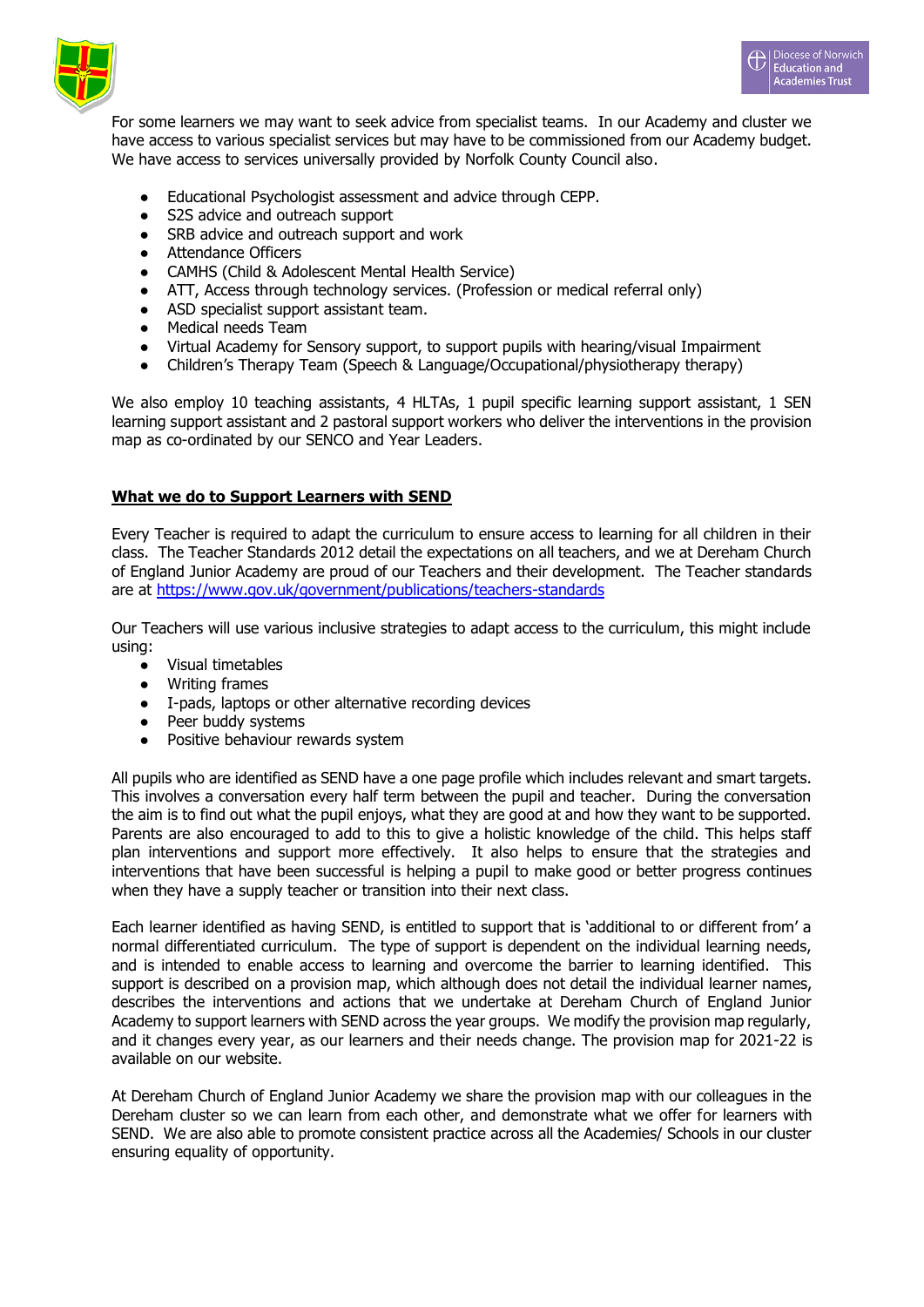



Our provision map is shared with Governors who are able to ensure that we monitor the impact of these interventions on learning across the Academy.

### **Funding for SEND**

Dereham Church of England Junior Academy receives funding directly to the Academy from the Local Authority to support the needs of learners with SEND. This is described in an SEND memorandum. The amount of funding we received for 2020 -21 was £157,619.

## **How do we Find Out if this Support is Effective?**

Monitoring progress is an integral part of teaching and leadership within Dereham Church of England Junior Academy. Parents/carers, pupils and staff are involved in reviewing the impact of interventions for learners with SEND. We follow the 'assess, plan, do, review' model and ensure that parents/carers and children are involved in each step. Before any additional provision is selected to help a child, the SENCO, Teacher, parent/carer and learner, agree what they expect to be different following this intervention. A baseline will also be recorded, which can be used to compare the impact of the provision.

Children, Parents/carers and their Teaching and Support Staff will be directly involved in reviewing progress. This review can be built into the intervention itself, or it can be a formal meeting held, where we all discuss progress and next steps. If a learner has an Education Health and Care Plan (EHC plan) the same review procedures take place, but the EHC plan will also be formally reviewed annually.

The SENCO collates the impact data of interventions, to ensure that we are only using interventions that work.

Progress data of all learners is collated by the whole Academy and monitored by Teachers, Senior Leaders and Governors. Our Academy data is also monitored by the Local Authority and Ofsted.

### **Other Opportunities for Learning**

All learners should have the same opportunity to access extra- curricular activities. At Dereham Church of England Junior Academy in 2021-22 we are offering a range of additional clubs and activities. These can be found on our Academy web page or by contacting our Academy Office**.**

We are committed to making reasonable adjustments to ensure participation for all, so please contact our Head teacher or SENCO to discuss specific requirements.

All staff at Dereham Church of England Junior Academy work within the Equality Act 2010. This legislation places specific duties on Academies / Schools, settings and providers including the duty not to discriminate, harass or victimise a child or adult linked to a protected characteristic defined in the Equality Act and to make 'reasonable adjustments.'

The Equality Act 210 definition of disability is:

## **"A person has a disability for the purposes of this Act if (s)he has a physical or mental impairment which has a substantial and long-term adverse effect on his ability to carry out normal day-to day activities."**

Section 1(1) Disability Discrimination Act 1995

This definition of disability in the Equality Act includes children with long term health conditions such as asthma, diabetes, epilepsy, and cancer. Children and young people with such conditions do not necessarily have SEND, but there is a significant overlap between disabled children and young people and those with SEND. Children and young people may therefore be covered by both SEND and disability legislation.